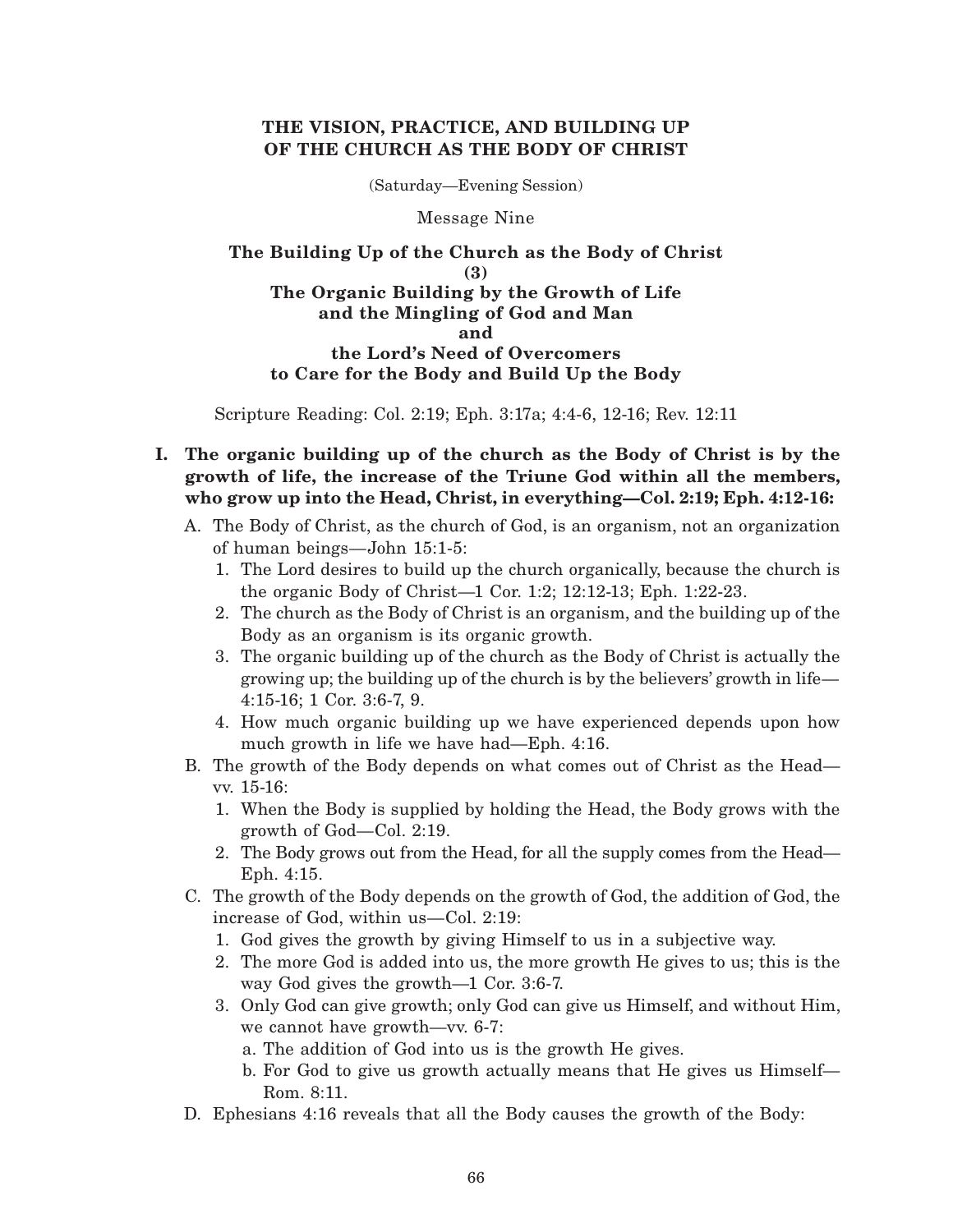- 1. This means that the Body grows by itself; the Body makes the growth of the Body.
- 2. The Body of Christ causes the growth of itself by the supplying joints and the operating parts.
- 3. The growth of the Body of Christ is the increase of Christ in the church, which results in the building up of the Body by the Body itself.
- 4. The growth of the Body is "unto the building up of itself in love"—v. 16:
	- a. This is not our own love but the love of God in Christ, which becomes the love of Christ in us, by which we love Christ and the fellow members of His Body—1 John 4:7-8, 10-12, 16, 19.
	- b. Love is the inner substance of God; the goal of the book of Ephesians is to bring us into God's inner substance that we may enjoy God and enjoy His presence in the sweetness of the divine love and thereby love others as Christ did—1:4; 2:4; 3:17b, 19a; 4:15-16; 5:1, 25; 6:24.

# **II. The building up of the church as the Body of Christ is by the mingling of God and man—3:17a; 4:4-6, 12, 16:**

- A. The true meaning of building is that God is building Himself into man and building man into Himself; this is the mingling of God and man—2:21-22.
- B. The principle of God's building is that God builds Himself into us and builds us into Himself—3:17a; 4:15-16.
- C. The mingling of God and man is an intrinsic union of the elements of divinity and humanity to form one organic entity, yet the elements remain distinct in the union—Luke 1:35, footnote 2.
- D. God's purpose is to mingle Himself with us so that He becomes our life, our nature, and our content and so that we become His corporate expression—John 14:20; 15:4-5; Eph. 3:16-21; 4:4-6, 16:
	- 1. The will of God is the mingling of God with man, and the fulfillment of God's eternal purpose depends on the mingling of divinity and humanity—1:5, 9; 3:11.
	- 2. The Lord Jesus Christ is the mingling of God and man—Luke 1:31-35.
	- 3. The Christian life is the mingling of divinity and humanity; to be a Christian means to be mingled with God, to be a God-man—2 Tim. 3:17.
- E. The Body of Christ is the enlargement of Christ, the enlargement of the One who is the mingling of God and man—Eph. 1:22-23; 4:4-6, 16:
	- 1. The church is the enlargement of Christ, the God-man, the One who is God mingled with man—Luke 1:35; John 1:14; 12:24.
	- 2. The church is the enlargement of the principle of God being mingled with man and man being mingled with God; this enlargement results in the Body of Christ—Eph. 3:17a; 4:4-6.
	- 3. In the Gospels the mingling of God and man produced the Head; in Acts the enlargement of the mingling of God and man produced the Body of Christ—Eph. 1:22-23; 4:15-16.
- F. The Body of Christ is an organism composed of people who have the Triune God as the Spirit dwelling in their spirit; this indwelling of God as the Spirit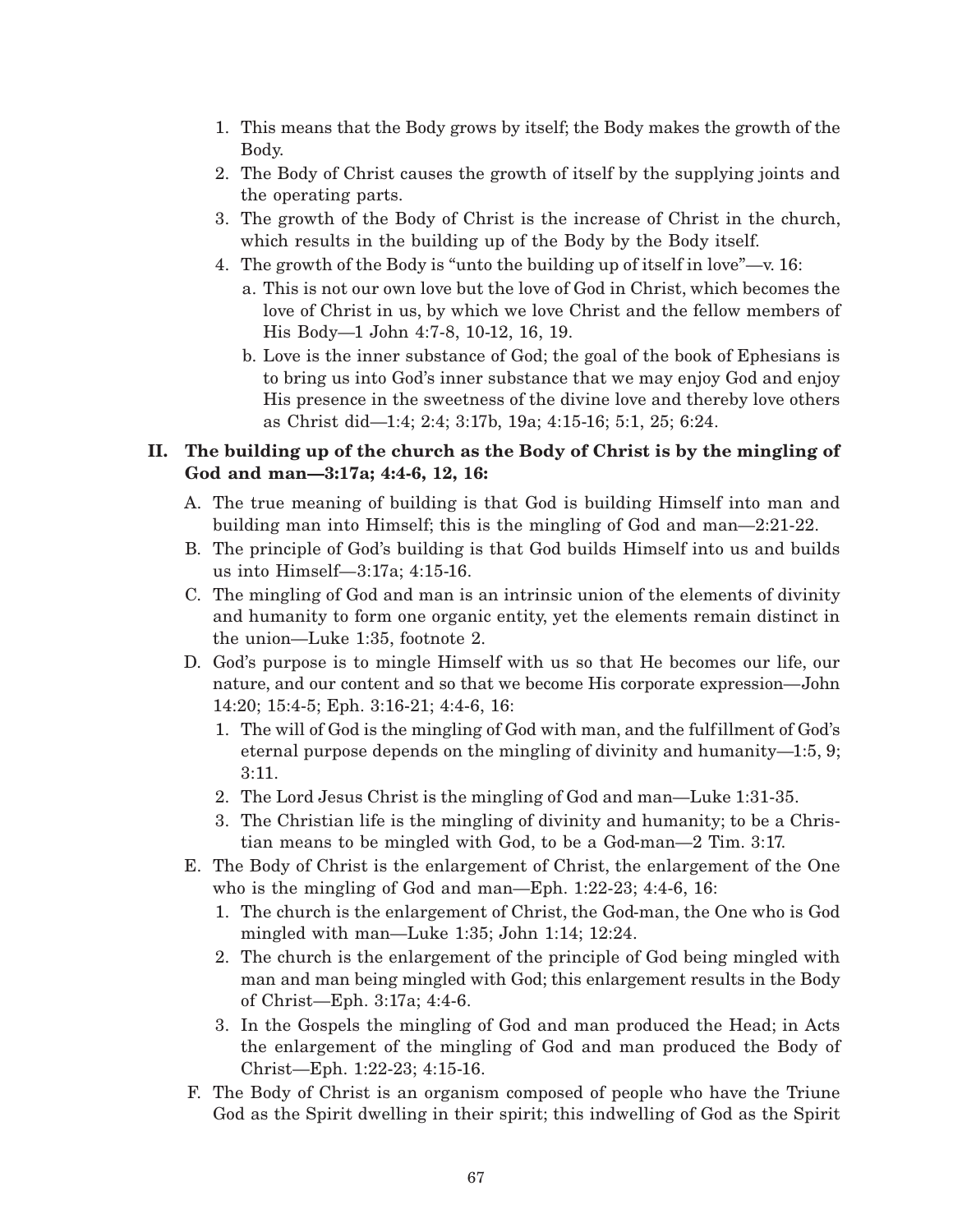in our regenerated spirit is the mingling of God with us—2 Tim. 4:22; Rom. 8:16; 1 Cor. 6:17.

- G. The church as the Body of Christ is a group of people who allow God to be mingled with them and who are mingled with God—Eph. 3:16-21.
- **III. The Lord needs the overcomers to care for the Body and to carry out the economy of God to build up the church as the Body of Christ—1:10; 3:9; 4:12, 16; 1 Tim. 1:4; Rev. 12:11:**
	- A. The overcomers are for the building up of the Body of Christ to consummate the New Jerusalem—Eph. 4:16; Rev. 2:7b; 3:12.
	- B. Without the overcomers the Body of Christ cannot be built up, and unless the Body of Christ is built up Christ cannot come back for His bride—19:7-9.
	- C. The building up of the Body of Christ is by the overcomers produced by Christ in His sevenfold intensified heavenly ministry—Heb. 8:1; Rev. 5:6.
	- D. The overcomers overcome anything that is against Christ or that replaces Christ—1 John 2:18, 22; Phil. 3:7-11.
	- E. The overcomers make a resolution to be vitalized ones—Judg. 5:15; Rev. 3:19b.
	- F. The overcomers see the Body, know the Body, and care for the Body—Rom. 12:4-5; 1 Cor. 12:12, 18, 24b-27; Eph. 2:16; 4:4, 16; Col. 2:19.
	- G. The overcomers are those who care for God's interests above everything, including their necessities—Matt. 6:33.
	- H. The overcomers resolve to deny themselves and to pay the price required by the Lord to be the overcomers for the Lord, for the recovery, and for the Body— 16:24; Rev. 3:18; 12:11; 14:1, 4.

### **Excerpts from the Ministry:**

# **THE LIFE ASPECT AND THE BUILDING ASPECT OF THE CHURCH The Life Aspect Being the Mingling of God and Man**

By all of the above we can see clearly that in order to realize the church life, we first must know the real experience of Christ within us as our life. We need to experience Christ to such an extent that He is truly our life. This is a matter of the mingling of God and man. Some have criticized our use of the word *mingling,* asking, "How can God mingle with us?" These dear persons are too preoccupied by traditional theology. Whenever I hear others criticizing our messages, I am not subjective. I try to be objective to see their point of view and further consider what we are teaching. Many times I take the attitude that we could be wrong, and I check this teaching again. Even this morning I checked again whether or not something might be wrong with it. However, the Lord told me, "Look at John 6:57: 'As the living Father has sent Me and I live because of the Father, so he who eats Me, he also shall live because of Me.'" Can we eat something without it being mingled with us? If we eat a chicken, the chicken and we are joined together. Whatever we eat is digested and mingled with us. The Lord Jesus is the bread of life, and He said, "He who eats Me, he also shall live because of Me."

The New Jerusalem has four sides, and on each side there are three gates (Rev. 21:13). This is not three plus four but three multiplied by four. The number three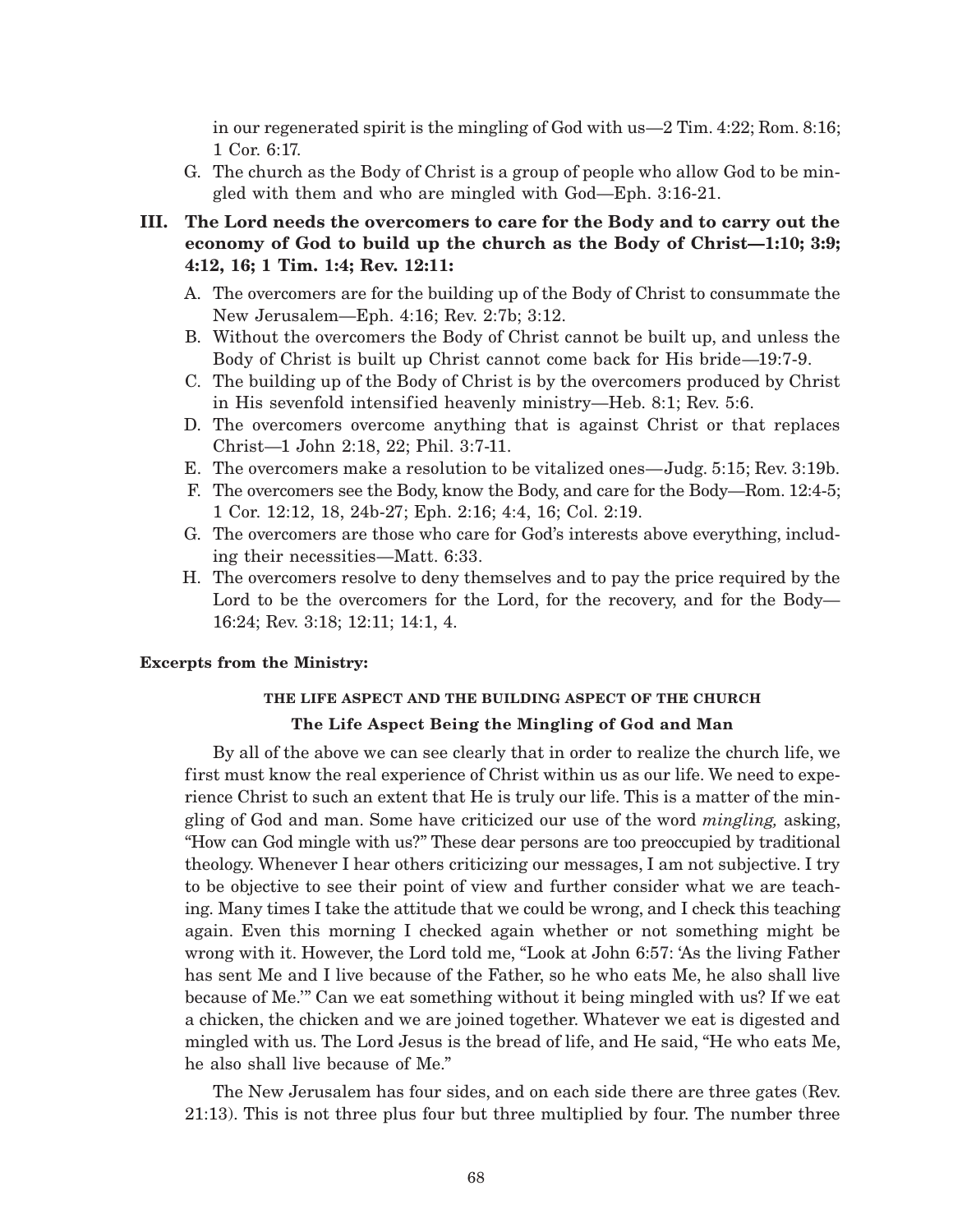signifies the Triune God, and the number four signifies man as the leading one of all the creatures (Matt. 28:19; Ezek. 1:5, 10). These figures signify that the Triune God mingles with man. The first time I gave a message about this picture was in 1941 in my hometown. Now, because I have been criticized for this teaching, I went back to check with the writings of Brother Watchman Nee. In *The Glorious Church* Brother Nee speaks about four women: Eve in Genesis 2, the wife (the church) in Ephesians 5, the universal woman in the vision of Revelation 12, and the New Jerusalem, the wife of the Lamb in Revelation 21 (*The Collected Works of Watchman Nee,* vol. 34, pp. 99 ff.). Brother Nee pointed out that these four women are actually one woman, signifying God's redeemed people composed together. Concerning the last woman, Brother Nee said, "In the New Jerusalem, the union of God and man is no longer seven, but twelve. It is no longer three plus four, but three multiplied by four. Multiplication is a perfect union, something which can never be separated. When the Creator mingles with the creature, it is twelve, and twelve is the number of perfect union" (p. 132). When Brother Nee spoke this message in Chinese, he used the word *mingles.*

In order to have the church life, we must realize Christ as life to us, not merely in a general way but in the way of food to be digested by us. We must eat Christ and digest Him. "He who eats Me, he also shall live because of Me." This is the word of the Lord in John 6:57, which we must never forget. We need to experience the Lord as life in the way of food to be digested by us, thus becoming our very constituent. Then spontaneously we are in a proper order under His headship.

## **Life and Building Being Found throughout the Entire Scriptures**

The thought of life and building runs throughout the entire Scriptures. In Genesis 2 there is the tree of life, and there is also the building implied by the precious materials of gold, bdellium, and onyx stone (vv. 9, 11-12). At the end of the Bible, in Revelation 21 and 22, there is again the tree of life and the building with precious materials (22:2; 21:18-21). In the seven parables in Matthew 13 there is also the thought of life and building. In these parables the seed sown is the seed of life which grows to be wheat (vv. 3-8, 24). Even the mustard seed and the three measures of meal are related to life (vv. 31, 33). On the other hand, the treasure hidden in the earth and the pearl of great value are the precious materials for the building (vv. 44-46). Similarly, 1 Corinthians 3 tells us that, on the one hand, we are God's cultivated land, and on the other hand, we are the house of God (vv. 9-12, 16). As the cultivated land we need life to grow, and as the house we need to be built up. Throughout the entire Scriptures we have these two matters—life and building.

### **The Bridal Aspect and the Building Aspect of the Church**

In the Old Testament there are a number of types of the church. However, all the types are in two categories. The first category is the women. A number of women are types of the church. Eve is the first type of the church (Gen. 2:22; 3:20). Rebekah also is a type of the church (24:15, 64-67). Most of the positive women in the Old Testament are types of the church. The women are a matter of life. Eve came from Adam. She received her life from Adam, and Adam was life to her. This typifies that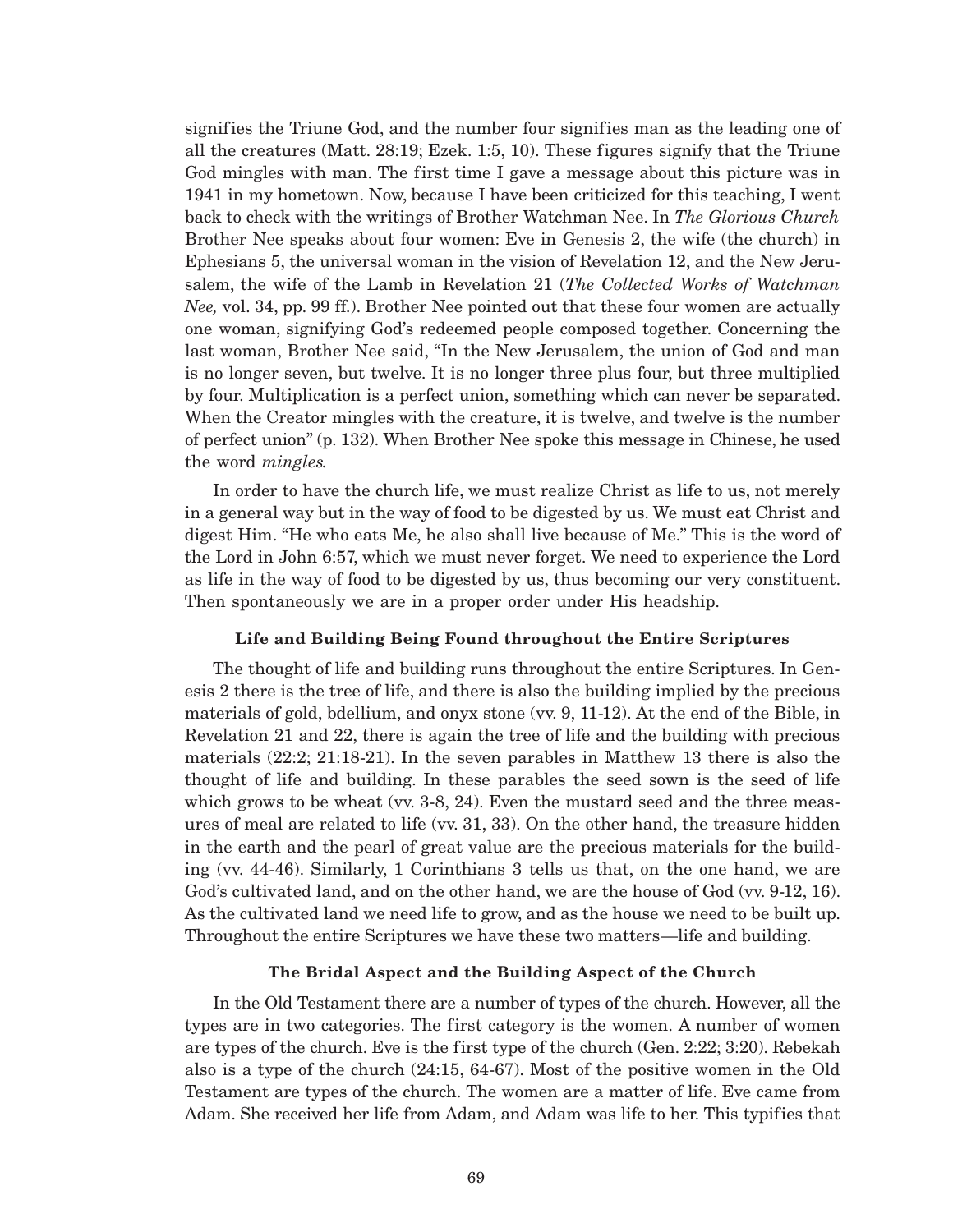the church receives life from Christ, and Christ is life to the church. The second category of the types of the church is the house of God, the tabernacle, the temple, and even the city. All these are a matter of building.

The book of Ephesians contains both of these aspects. On the one hand, Ephesians tells us that we are the house, the dwelling place, of God (2:20-22). On the other hand, it tells us that we are the wife, the counterpart, of Christ (5:25, 32). As the counterpart we need to grow, and as the house we need to be built up. A single verse, Colossians 2:7, mentions both aspects. This verse says, "Having been rooted and being built up in Him." To be rooted is a matter of life, and to be built up is a matter of building. Here again is life and building.

### **Growth in Life Being for the Building Up**

We need to grow, but merely to grow is not good enough. Growth is for the building. Although Christians today pay some amount of attention to the growth, they mostly neglect the matter of building. Ephesians 4:15 speaks of growth, and verse 16 speaks of building. These two verses say, "Holding to truth in love, we may grow up into Him in all things, who is the Head, Christ, out from whom all the Body, being joined together and being knit together through every joint of the rich supply and through the operation in the measure of each one part, causes the growth of the Body unto the building up of itself in love." Similarly, Colossians 2:19 says, "Holding the Head, out from whom all the Body, being richly supplied and knit together by means of the joints and sinews, grows with the growth of God." Ephesians 4:16 mentions the joints of the rich supply, and Colossians 2:19 speaks of the joints and sinews. Joints are for nourishment, the supply, and sinews are for knitting together.

We need to grow into Christ the Head in all things. If we do not grow into Christ, we cannot receive anything from Him, but the more we grow into Him, the more we receive something from Him to minister to others. In the Body the joints are the members of supply, the members of nourishment that supply nourishment to other members. In the Body some members are also the sinews to knit together. Without the sinews, all the members are scattered. It is by the sinews that all the members are joined.

### **THE BUILDING UP OF THE CHURCH THROUGH THE FUNCTIONS OF ALL THE MEMBERS**

The verses mentioned above speak of four categories: the Head, the joints, the sinews, and all the other parts. First, we have Christ as the Head. We all have to grow into Him and receive something from Him as the Head, the source of supply. Second, there are the joints who receive the rich supply from the Head to minister to the other members. Third, there are the sinews, whose main ministry is not only to supply but to knit together. It is by them and through them that the many members are joined together. Fourth, Ephesians 4:16 says, "Through the operation in the measure of each one part." Besides the Head, the joints, and the sinews, there are the many parts, the many members who are neither the Head, the joints, nor the sinews. The eyes, ears, nose, and hands are not joints or sinews, but they are parts of the body that have their operation. With every member there is the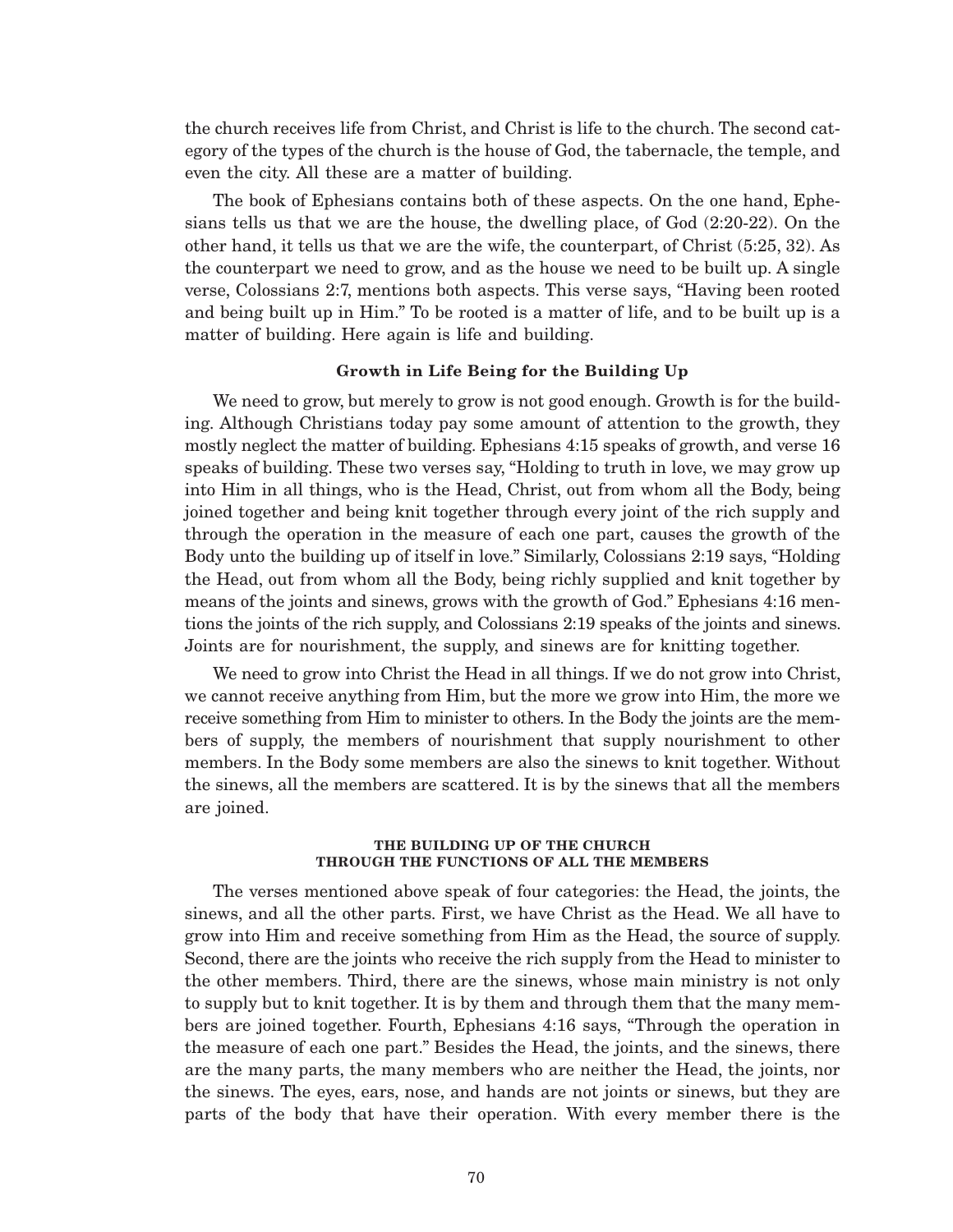operation in its measure. We need to know the Head, Christ. We must learn to experience Him and grow into Him. Then we will receive something from Him. As we grow into Him and receive something from Him, we are in our function. It is by our function that the whole Body is built up. (*The Vision, Practice, and Building Up of the Church as the Body of Christ,* pp. 50-53)

### **SEEING THE BODY, KNOWING THE BODY, AND CARING FOR THE BODY**

When I was a young man, the Lord used me to raise up a church in my hometown of Chefoo. One evening the leaders of the denominations there invited me to have dinner with them. They complimented me for being zealous for the Lord's gospel and for bringing many people to the Lord. But they said that they could not agree with me setting up a church. Instead, they proposed that I go to their various denominations in the town to preach and to teach each Lord's Day.

I asked them if they believed that the divisions in Corinth were justified by Paul. Paul said, "Now I mean this, that each of you says, I am of Paul, and I of Apollos, and I of Cephas, and I of Christ. Is Christ divided?…For when someone says, I am of Paul, and another, I of Apollos, are you not men of flesh?" (1 Cor. 1:12-13a; 3:4). All of these divisive ones were condemned by Paul. I then asked them, "What if Paul were here with us today? Would he justify your condition?" They said that he would not. Then I said that I could not maintain anything which God condemned. I asked them where I should put the new believers whom I gained as a result of my preaching of the gospel. I surely could not send them to their denominations, since they are condemned by God. This forced me to set up a meeting hall to take care of the new believers. Then I told them that if they took away all the signs which designated them as denominations, I would close the door to our meeting hall that night. They said that it was impossible for them to do this. I responded by saying, "Then you bear the responsibility for division, not I."

…All the problems are due to one thing—not knowing the Body. Some in the churches are self-appointed elders. They may say that the Holy Spirit appointed them, but the Bible does not say that the elders are appointed merely by the Holy Spirit. The Bible says that the apostles appointed the elders and that eventually the Spirit recognized that appointment (Acts 14:23; 20:28).

I want to say again that whenever we do something, we must have a proper consideration for the Body. We need to consider how the Body would feel about what we are doing. The biggest problem, the unique problem, is not knowing the Body and not caring for the Body. If we take care of the Body and are concerned for the Body, there will be no problems.

We are here for the Body. Without the backing of the Body, without the backing of the recovery, we have no way to practice the local churches. If we practice the local church life and neglect the view of the Body, our local church becomes a local sect.

The recovery is for the Body, not for any individual or merely for any individual local church. If we are going to do something, we have to consider how the Body, the recovery, will react. The problems are all due to the lack of seeing the Body and of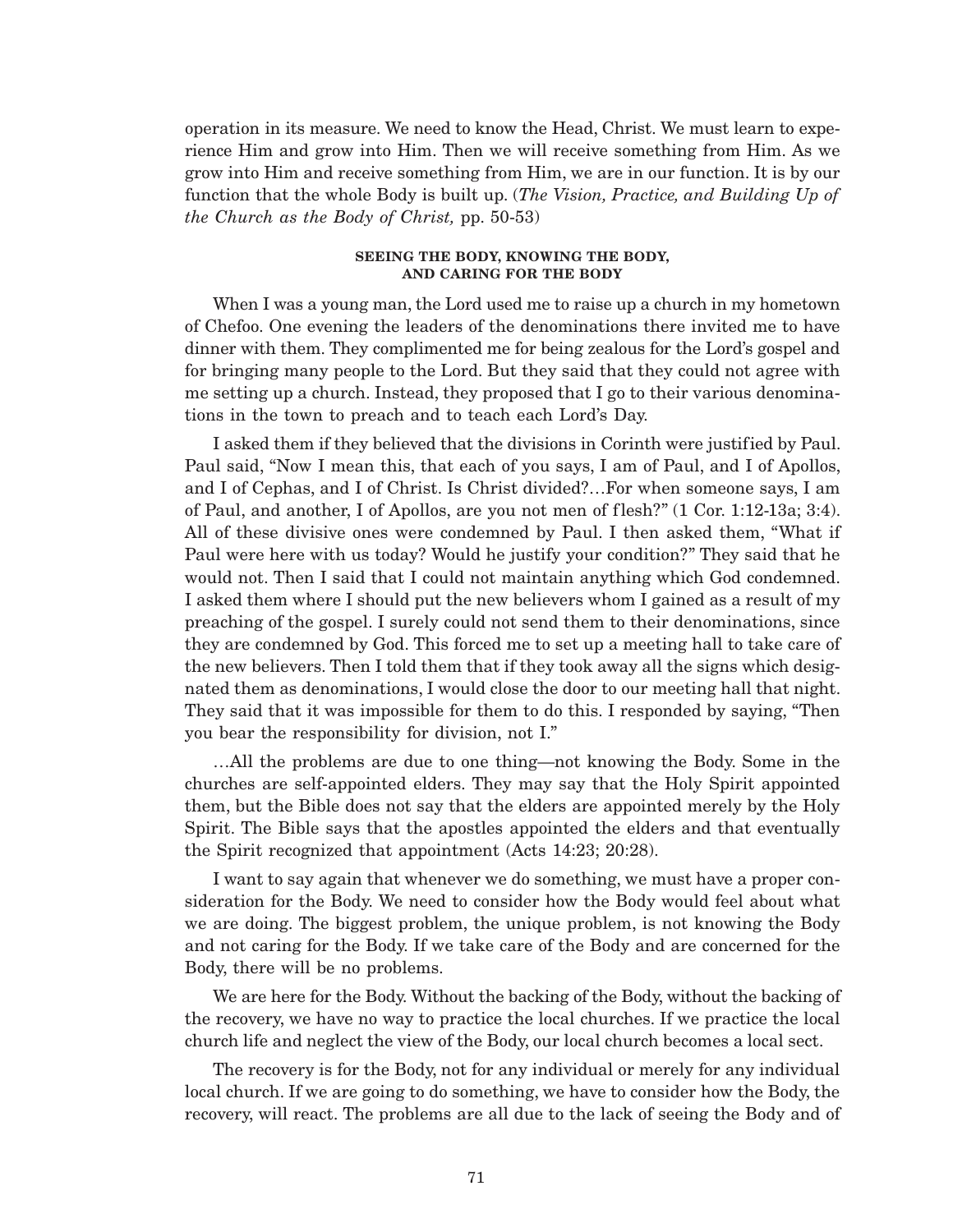caring for the Body. We all need to come back to the truth, and to practice the truth is to take care of the Body. Sometimes the Body is strong, and sometimes the Body is weak, but it is still the Body. If we come back to the truth and take care of the proper order in the Body, the Body will immediately become stronger. All the problems are due to one thing: not seeing, not knowing, and not caring for the Body. We have to honor the Body.

### **MAKING A RESOLUTION TO BE AN OVERCOMER, A VITAL PERSON, TO CARRY OUT THE GOD-ORDAINED WAY**

We must resolve to deny ourselves and be the overcomers for the Lord, for the recovery, and for the Body. We need such a resolution. We should pray, "Lord, I know You need the overcomers. Without the overcomers, You have no way to go on. Lord, I want to be one of these overcomers." The overcomers see the Body, know the Body, and care for the Body.

We have to make a strong resolution. In Judges 5 Deborah highly appraised some of those in the tribe of Reuben among the people of Israel. She said that they made a definite resolution to fight for the Lord's people (v. 15). Judges also tells us that God selected three hundred to be Gideon's army based upon how they drank water. The three hundred who lapped the water into their mouth with their hand did not care for their necessities, while the others who bowed down on their knees to drink the water did (7:4-7). The overcomers are those who care for God's interests above everything, including their necessities.

On the one hand, we have to make our standing clear that we do not agree with the divisions made by certain division-makers. This will help to calm down the situation among all the churches. On the other hand, we have to pick up a strong resolution by praying, "Lord, I'm going to mean business to live You for Your recovery, for the building up of Your Body. Lord, this is my job. This is my goal."

We must be vital persons. We must practice visiting people for the gospel once a week for two hours. Suppose that you pick up a resolution by praying, "Lord, I am on this earth for Your recovery, for Your Body. Your Body needs the human members for Your divine constitution. If I don't go out to get sinners saved to become Your members, then how could Your Body be built up? My going out is not for soul-winning. I am not for that. I am for Your Body. I have to go out to get members for Your Body." After making such a resolution before the Lord, you can begin to contact people for two hours every week. There are many ways to contact people and many places you can go. You may go out week after week and gain no one until the end of the year. At that time, you may meet a man while you are standing in line at the bank, and as a result you may gain him and his entire family. If you go out faithfully and consistently every week for two hours, you surely can gain one person as remaining fruit in a year.

Not all the saints are able to practice this consistent labor in the gospel because of various circumstances and weaknesses, but perhaps forty out of one hundred can. If thirty of these gain one a year, this will yield a thirty percent increase. In this way it would be easy for a local church to gain a thirty percent increase every year. The